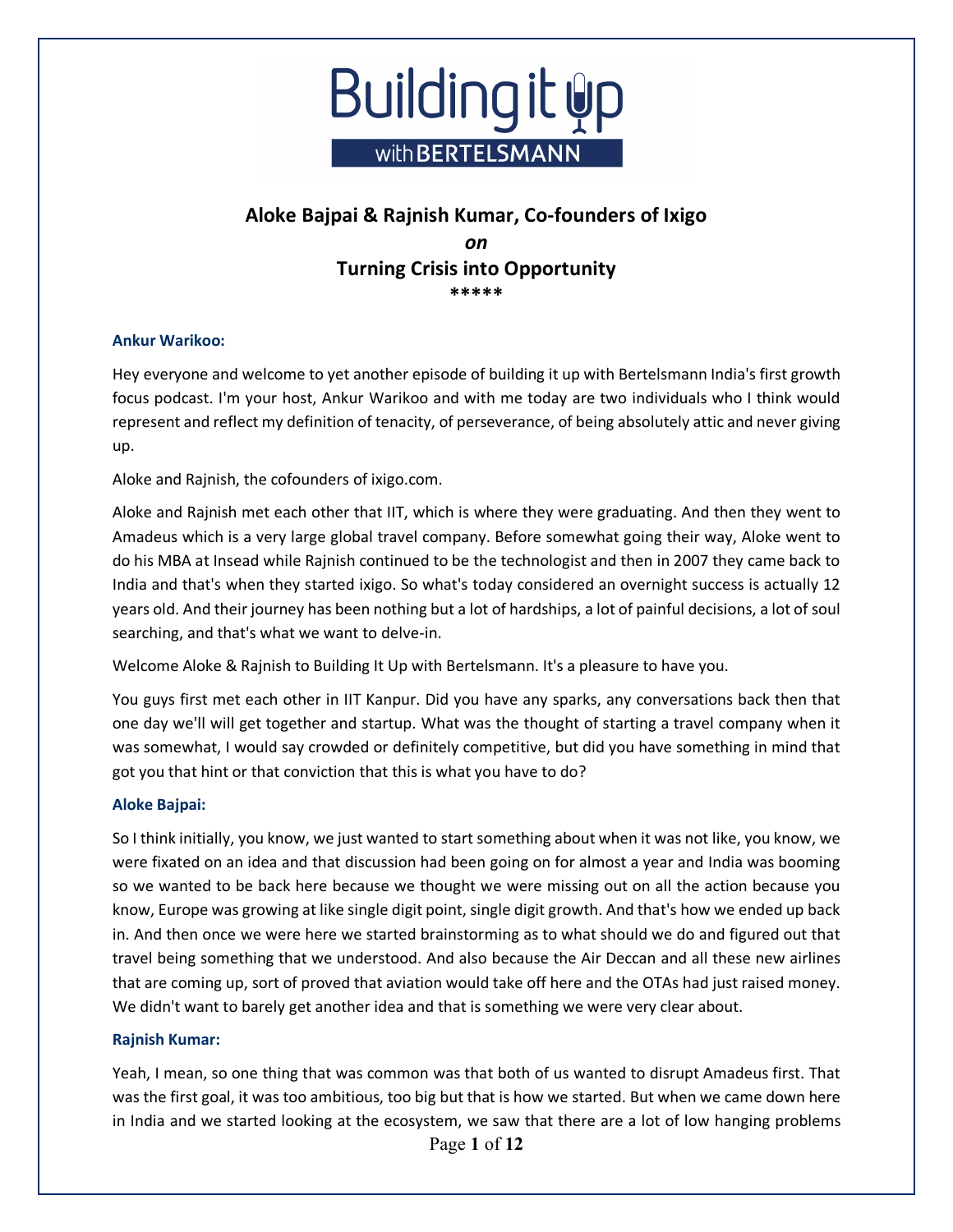

that we can actually solve rather then getting so deep on the supply side or ecosystem level stuff. So we started looking user problems, which is all these new sites that came  $up - 5-6$  low cost carriers and then 5-6 OTAs were also there in the market. We said, you know how comparing all of them in one place, which was basically Indians are deal hunters by nature and this is something we believe would definitely work here. And it was solving a real problem. So that's how we pivoted the idea of how being an Amadeus killer to a price comparison engine.

#### **Ankur Warikoo**:

Okay. And what's the focus early on just flights because that's where the price comparison was easiest. There was no price comparison on trains

#### **Aloke**:

It was also because the flight user was already online because I think when we started there were 20 million internet users back in 2007 and they were the most evolved desktop-only. Flight was a better fit to start with and soon we would branch out into hotels, etc. Trains didn't happen until much later until 2013.

### **Rajnish**:

Well we did something on trains in the early days. But I think it started making a lot more sense when mobile became a thing because a lot of the users didn't have access to the internet. You won't expect somebody to buy a laptop or desktop is too expensive for them. I think the bottom of the pyramid came online only around 2013 onwards when the mobile phones started to come. And that's where we saw the opportunity.

But I think the initial phase was really interesting because when we launched this flight everybody asked us like, how did you seed that? How did you initially get all those users and how did you start growing? So, we seeded it with like a small set of users, our own networks, right? But the reason why it grew was not that network. The reason why I grew was that there was a lot of word of mouth.

So what happened is that we saw that in India the internet connection was a big problem. Sites were really slow. I mean, we saw some of the major sites and their homepage used to take about 15 seconds to open. We did something very clever. We found out the hosting servers of all these companies and all of them were in the West coast, in the U S. So, we took a server in the West coast right next to this and we started scraping them from there locally. So it was lightning fast. And then we would have like a server just for the front end in India. So you just get the data from that and just serve it up on a simple single page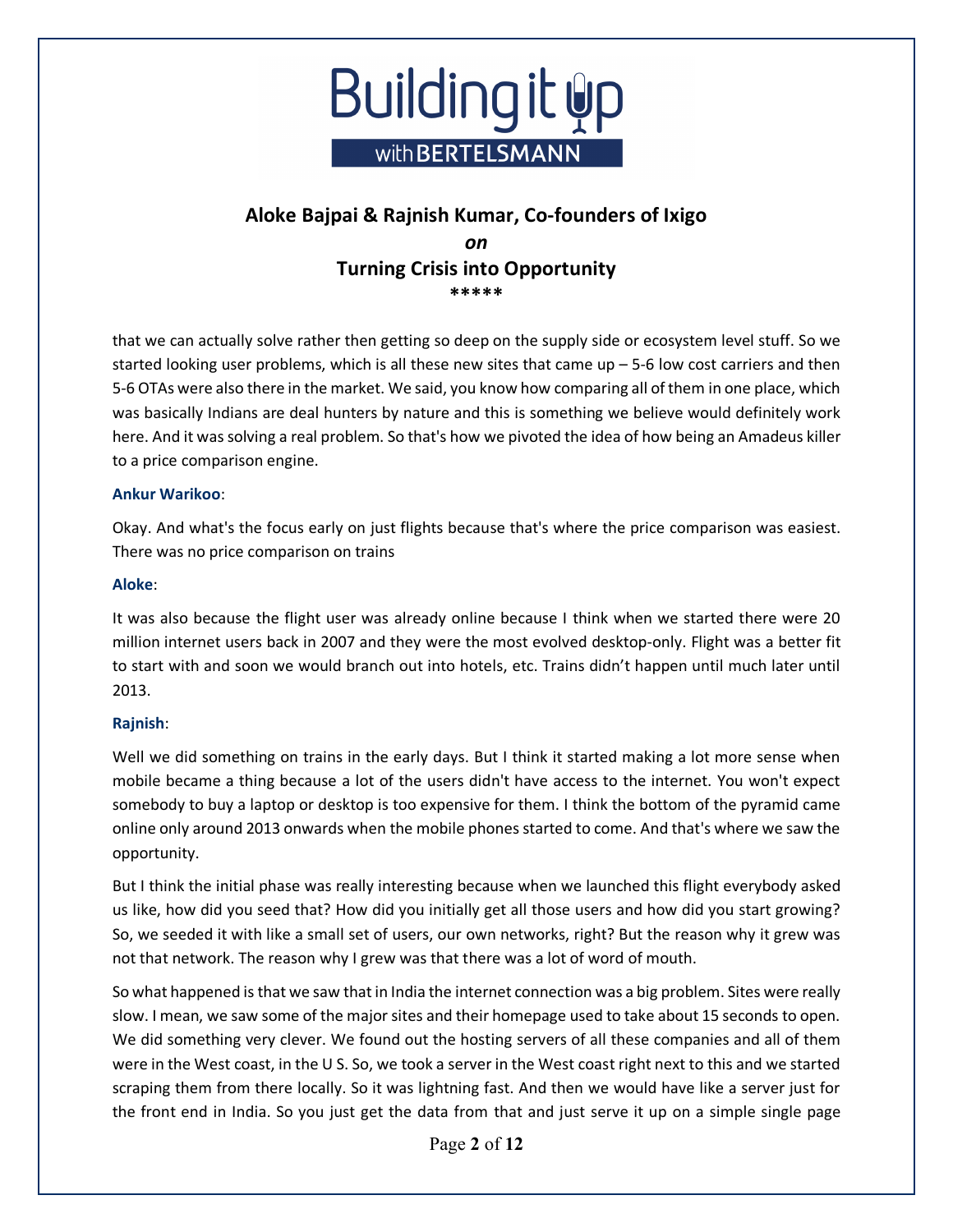

application. Our site would show comparison from like 10 different places in less than three seconds. Whereas individually these sites took like 15 seconds. So just open the homepage and people, how were they doing it? And this was happening from a desktop, which was in our office. Another table on a DSL is that you're giving investor presentation on this. I would stay back and make sure that nobody hits the server or the power cord so it doesn't go down. It was quite crazy.

### **Ankur Warikoo**:

That is quite as Cody, I know you don't want this story to me, symbolizes what the Ixigo story is all about. I would call you founders with insane level of tenacity and perseverance. You started in 2007 today, people call you an ordinate success, but you are a 12-year old overnight success and that is crazy. It's just, you've been consistently at it for so long with that conviction that very few people have, and you've done it in a way that you've controlled the pace. Like you literally call your own shots.

We are going to be a world of marketing business. We are going to be a viral marketing tool. We're going to be a brand that stands for [inaudible]. Every Indian out there, millions of them who are traveling on trains and buses and flights and so on. Is this who you are fundamentally as equal or personalities, or is it something that you felt that the company needed to have to withstand all the competition and all these years?

### **Aloke Bajpai**:

I think it boils down to two things. One is circumstances and two is the DNA that the team or the individuals had. So when I say circumstances, when we started, all the OTAs gas raised a lot of money, right? In their Series A round, most of them had raised 5-10 million bucks and by the time we were one year old, they had raised their Series B round as well. And we had raised a small seed round of half a million and then the financial crisis came. Lehman brothers collapsed and all of that and we were like literally down to the last month of cash.

And at that point we had this moment of reckoning where everyone like was a very small team, right, We all got into a room, woman said, Hey you know, fight or flight, right? So are we done here or are we going to just give it a more fight and keep going? And I think what we had managed to do was build a small team that believed in the mission so much that they said there is no way that a company where you're getting so much organic user love should just shut shop and go home just because they ran out of money. There must be ways to make this work. I remember there was this young engineer who just stands up and says I can work with outside legal the next six months if that's a problem. And I was like, "*yaar tere who ghar*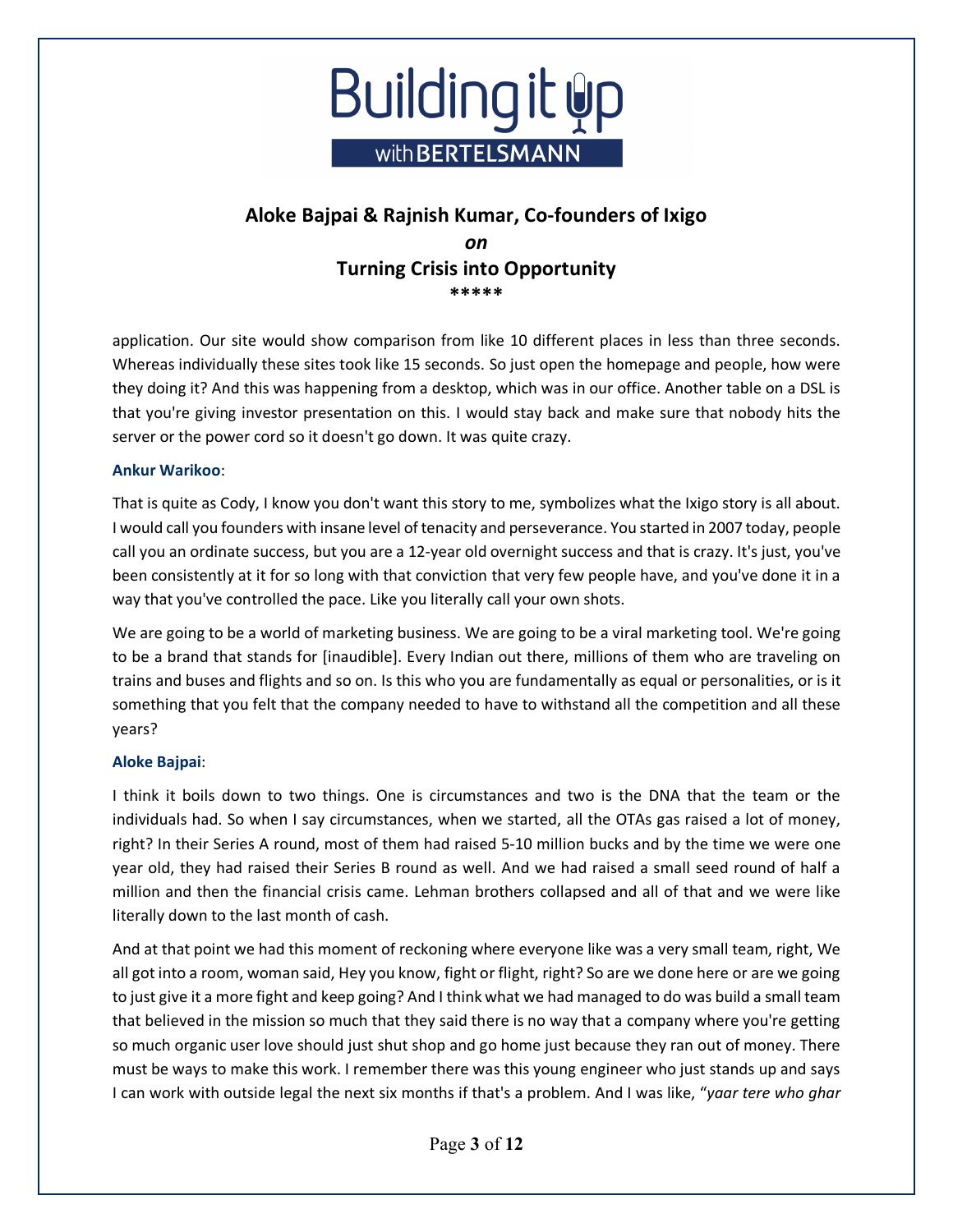

*ka kiraya bhi toh dena hoga*" how will you guys work. So then we found the solution actually everyone was down to less than half of their salary for almost a year.

### **Rajnish Kumar:**

Yeah. In fact, that was the guy who said that give us some time, we'll get back to you. They went back, they had a meeting internally then they came back to us and they said, we have a plan - you don't need to let go of anyone, we'll all work for half the salary and that way you don't need to fire anyone.

### **Aloke Bajpai:**

Immediately when this thing happened, we ran into a landlord and we said - we are vacating this small office and moving to a smaller one. And he said *"nahin yaar kya hoaga hai"*, we said, we don't have money and he said "you pay us what you can". Literally those were his words, pay us what you can for the next few months and so almost for the same duration we paid lesser rent and just managed to have that fighting spirit to survive. But what that circumstances did was it forced us to think of more ingenuous ways to do things.

Here we were trying to compete on marketing with \$0 million marketing budget. So we were like what do we do? And then you get into a room saying, what can you do without spending money? And we came up with all of these techniques, which today, you know, obviously still working at scale which were things like he, how do you leverage word of mouth and promote word of mouth more? How do you build content that goes viral? And in those days, Facebook was a one or two year old business but we were ones of the first platforms to start leveraging it, really to make content go viral.

And then we were like SEO, which a lot of companies didn't pay a lot of attention to back then, if you rank well on Google, you can get a lot of traffic for fleet. I remember, I mean, I used to actually spend hours a day sitting with people and saying, how can we rank better on Google for these queries? Because if we cracked that and its more art than science, then you can actually get it off traffic for free. And I think the thing that really did right was that the product and tech guys really created something that people loved. So, I think we've, we've been able to consistently understand what consumers want and move in that direction. And if you remain static, assuming this is what they want beyond the point you become irrelevant. But what the journey of, you've sort of every time figured out what do they want tomorrow and start building it today. That's how we think circumstances and ingenuity we were able to find a way out.

### **Rajnish Kumar**: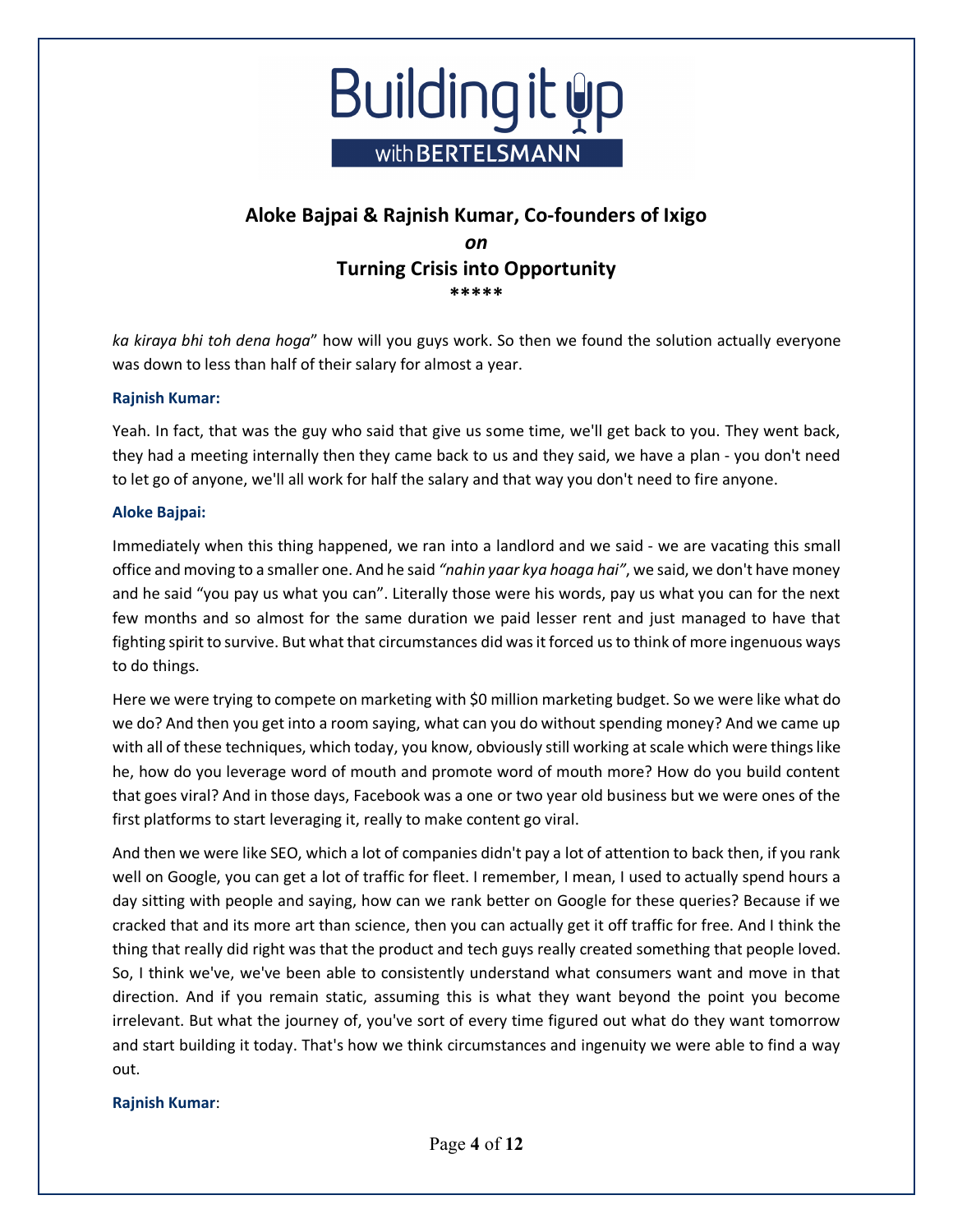

Yeah. I mean if you look at it like more companies died because of what funding than under funding. So when you have your back against the wall, you don't have an option and you need to figure out ways of recovering from that. And you know, for us like one thing that these hardships taught us is that, it made us a lot more resilient and resilience is, is one of the things in our DNA as a company as well. And what we have figured out is that it brings people together. So when you know, in times of crisis, people, it as a challenge, it brings them together and they want to fight it back and what doesn't kill you makes you stronger. You, they always come back stronger at the other end. The other thing that we have realized is that again, those hardships taught us like back then we had no idea- we just knew that if you just be transparent when it comes to exchanging information, that's the best thing that works, so we never hide anything.

### **Ankur Warikoo**:

And that's the moment when everyone can and thinks like an entrepreneur, which is exactly the best spot to be in.

#### **Rajnish Kumar**:

Exactly. Because then you don't need to do anything, you know? There are no sticks. There are no colors and no processes or no managers. Everyone's a taking care of it. In fact, reflected in our culture because I still remember we never had a product manager till about three years, two years back we had no product managers because every engineer was a product guy. Every engineer was a customer support guy, the engineer, the designer. I think that's one of the things about our culture like me kind of created this culture of full-stack thinking. Even if you're not completely full stack, you can still think about at least the adjacent functions that gives you a holistic view on things and you know, you're, you're able to get the big picture and do way better than you were doing.

#### **Ankur Warikoo:**

No, I am going to live this up. Full stack thing rather than full-stack skills because full-stack skills maybe a choice, but every human is capable of full stack thinking. You can create a culture that encourages that then that is fantastic.

One question, this is like, as I hear you guys, it seems like a lot of what good has happened at Ixigo has been the culture which may have been serendipitous because of the circumstances you're working in or the DNA and personality and how people reacted. Do you also feel that if just hypothetically thinking and maybe a hard one to one, so if things were not growing as well as you were witnessing do you, for an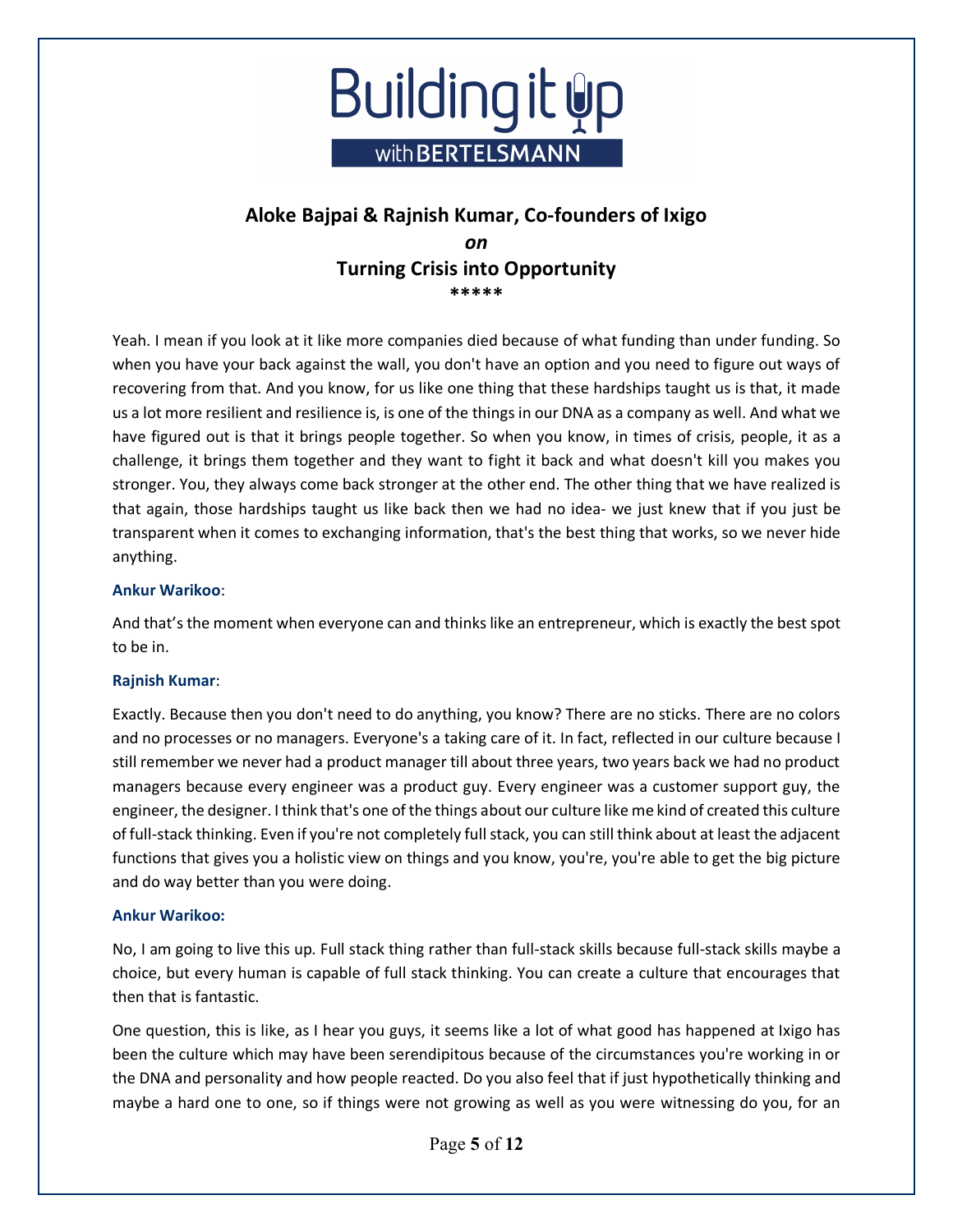

entrepreneur who is in the middle of this chaos still recommend that don't give up? Like at what point of time do you come face to face with reality and how do you even start to measure reality?

### **Aloke Bajpai:**

I Think that it's a very good question because, you know, when you start the company, you believe in, you know what you're building so much that you are blinded, literally blinded by your faith and you're not looking at data. You're looking at this unshakeable belief that yes, it's going to work, which is great because that makes you create that 0 to 1 phases but at moments of these reckonings that we've had, not one, but several along the journey, I think you have to go back and see what is working.

#### **Rajnish Kumar**:

We've been through that phases and see we are terrible at killing products. We are terrible, terrible at that. Most entrepreneurs have because meeting we are super human and we can do everything. I can do this as well. I can do this as well. I can do this. If they can do it, I can also do it. So you know, we, we had that attitude all the time and I mean, it's been hard to kind of let go of that, to be honest. But in the process we figured out that we were actually trying to build multiple companies in every vertical inside and we started looking outside that's when you see that it's not always about MVP? Sometimes it's about minimum lovable product and not just minimum viable product. So you know, that's when we figured out when we, and it pained us because we are so obsessed with customer experience, so to see that there was another guy doing only one thing and doing it so well that, you know, it irrationally de-motivated the team. The downside was of having a demotivated team, build and maintain a shitty product and nobody wants to be in that situation. So, you know, we took that goal, we learned it the hard way, really, really hard, but it's took us a while to take that call and shut the product down. But we did it.

#### **Ankur Warikoo**:

When that happened, was it because you had the confidence that other products were working or you knew that this product has to shut down but it's not working?

### **Rajnish Kumar**:

So there's multiple scenarios. One is that you bite more than you can chew. You know, this works, you just don't have the time and bandwidth and you have to acknowledge that, right? The second is that it's uncharted territory, in which case you don't know about it but the thing is that this recklessness, that the young and reckless are that you would what you have and you just start, it kind of changes over time and you know, you start becoming a little more data driven as founders. And that also is a downside because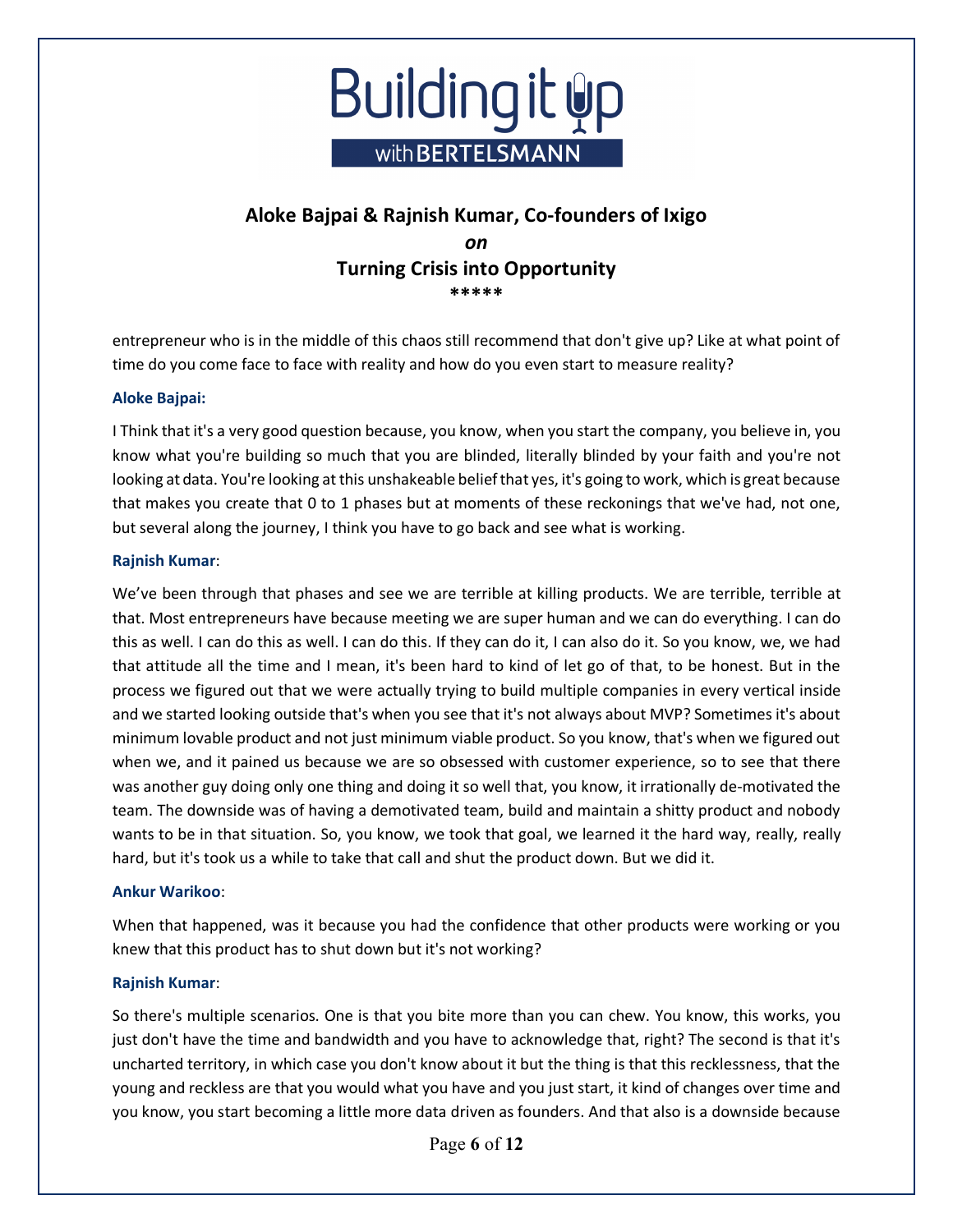

then you're not really taking a risk, a blind risk. And that's what changes over time, which makes us say that, no, this is not going to work. Let's shut it down. Although, you know, it does take a lot of courage to do that because you still have people internally who are aligned and who feel that it can work. But you know, everything is true or false in hindsight.

### **Ankur Warikoo**:

So you spoke about 2013 when you began to see that inflection where trains could possibly be a good category to expand, do it while you were already dabbled into that. But cheapness, if I would call a smart phones and then of course geo coming in and changing them. At that point, I find my, I imagine, and correct me if I'm wrong, you may have had choices of either expanding horizontally, which is, Hey, you're doing flights while you're doing other things as well. Let's just go into trans, which is a much larger segment. Or maybe you could have had options of going international maybe. Maybe you had options of going into other buckets. How did you really go about choosing this? Because this was not now a new company where you could take enough risks

### **Aloke Bajpai**:

I roll back to 2008, when you're left with no money and you have to find ways to grow. We tried almost all of these things like there's need will say, you know maybe we were doing too much so we went international, we launched in Europe market that we knew like five geographies in Europe

### **Rajnish Kumar**:

In different languages.

### **Ankur Warikoo**:

When was this? No idea.

### **Aloke Bajpai**:

And we launched the train section on web, even though it was desktop era. Sure. We lost your train section weapon. The reason we did it is that because of this SEO growth hacking that we will be starting to do these lights back. There was a far bigger amount of traffic that was out there searching for trains even with that small internet base, then there was for flights. And even today, if you look at, you know, 400,000 people traveling on flights every day and it's like 26 million people take a train every day. So the order of magnitude has always been there. And it was even more stocked back then. So we were like, you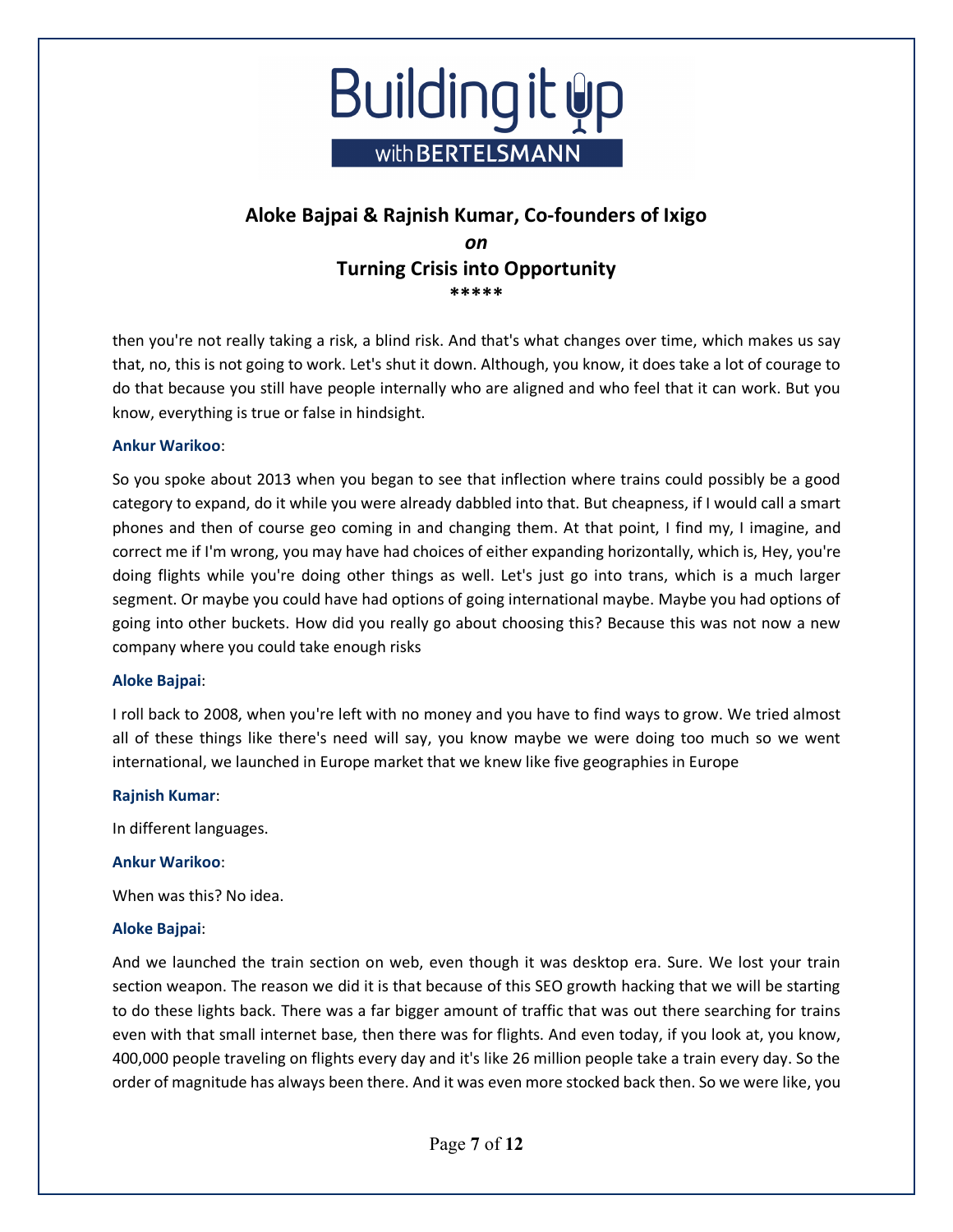

know, if you're building a travel company and you're not catering for how people actually travel, which is actually train, then you're not building a travel company.

So that realization dawned, we launched train on web. On web it quickly grew to almost half of our traffic by the time mobile came. And then as soon as mobile came, it started growing faster. So it was also backed by a little bit of data but then the intuition said that Hey, nobody's trying to solve for the train traveler first. Because then and why is the assumption that if in the Western world of flight first OTA is how you base the business, that's what will work in India, why shouldn't we challenge that assumption and try to think with train first guy. So that's how we started thinking about the problem. And then we need talk to people who travel on trains. Fortunately both of us come from smaller towns – He is from Patna, I am from Lucknow and we've travelled in trains quite a lot to empathize with what the problems are in the problems are like we Don't know where the train is. Don't know how late it is. Don't know which platform it will come on.

### **Rajnish Kumar**:

Get on the train, wake up in the morning. The train is at the same place. Those sort fo things we've been through.

#### **Aloke Bajpai**:

I want to be reminder cause I missed the station. It comes at 3 AM. These basic pain had existed for eternity. Even booking a ticket was a pain. But you know, that was for us, that was a solved problem because we knew that IRCTC was there and you could still book it, but when we looked at all these other areas you would like to know who's going to solve for that? The product experience of traveling in a train totally was broken, totally broken. So that was the insight with which we started bringing that. And actually it was more than just that the insight was there for a long time. One fine day Rajnish and couple of engineers say that "Hey we've been toying with this idea for some time now, why don't we come out with something."

### **Rajnish Kumar**:

So,we literally locked ourselves up. I still remember it was the entire January - 45 days, January, there's a little bit of December and January then, so it was me and three more guys and we said that we looked at apps as an ecosystem and say apps is a different beast. It's not like web, app is a different use case. Every app is a use case to say let's think of different use cases. So everybody thought of use cases and first 15 days we learned Android because nobody had any idea what Android was and then the next 30 days all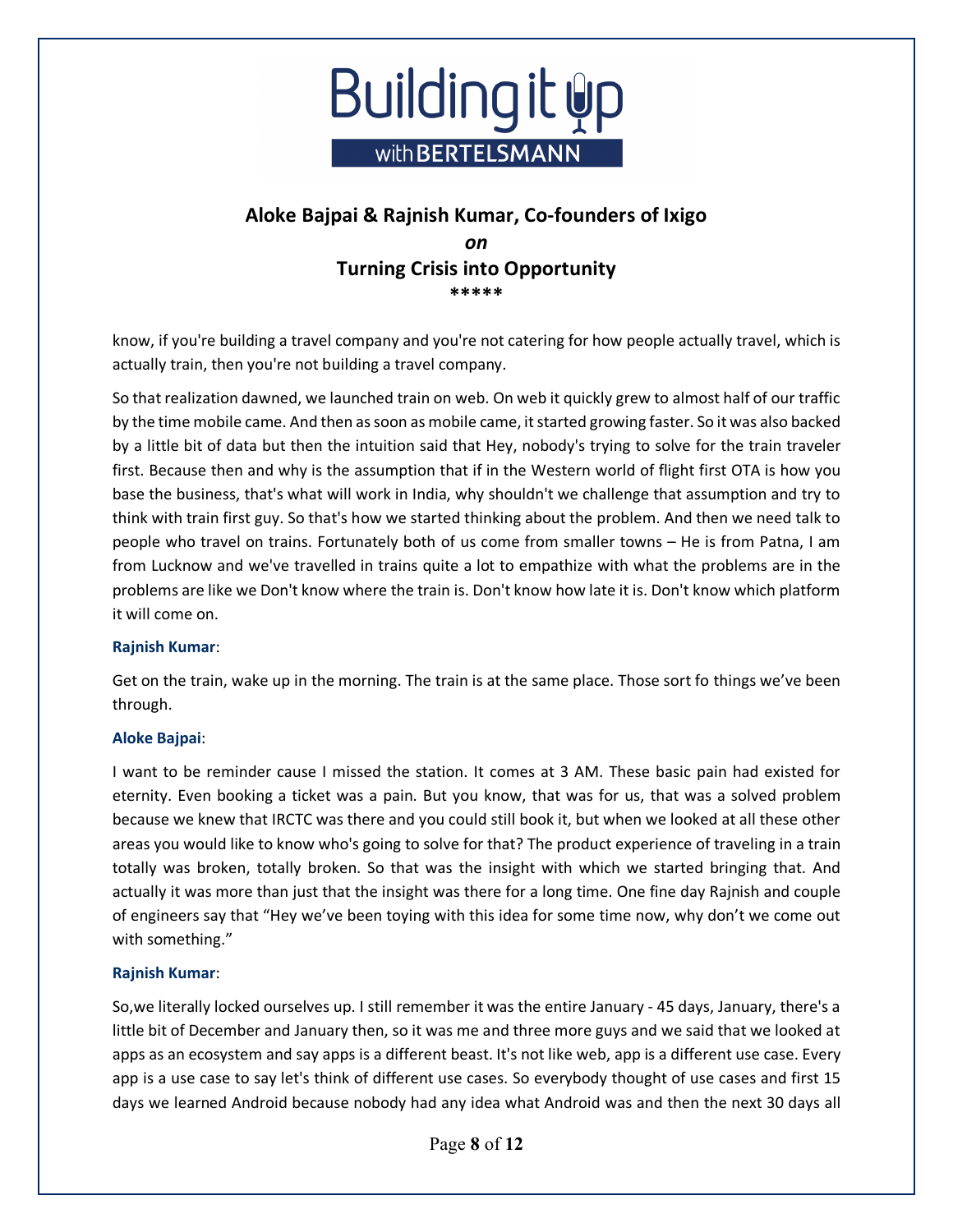

of us ended up building one app each. So all of them died out or died down except one app, which was basically what, what that app did was it was so actually very nifty.

It was a small app. All it did was for read SMSs, travel related only obviously and it would convert them into trips and then it would start tracking them automatically. So what would happen is somebody would install the app, He has never opened the app, One finding, he gets a notification that says train ticket is confirmed or He would get a notification that says your web checking is open now and your then directly takes you to the seat selection page of the airline and people were like, wow, this app is like - for the first time there was an app that you didn't have to use. It was preemptive, right? So it became a runaway success but then after that I started growing.

There was another internal conflict inside the organization, which is that we know that this is not going to make any money for us. On the other hand, I have a business, but I'm making good money, which is flights hotels etc. of the business. But on this side, I'm not making any money. So entirely, even an engineer's has smart, they understand that. So it would be very hard for people to be aligned with a product which is not making the company any money. They would feel a little bit worthless, you know you know, what's my use in the company if I'm not building something which is giving me any value. So it was a hard call but that is where the culture of innovation came in and we said that, you know, it's not always about making money. It's about taking longer term bets. So innovation is solving problems which have very low ROI in the short term, but very high ROI in the long term. Like because all the high ROI, short term high ROI problems will always be at the top of the roadmap of any company.

And all the longer towns would be at the bottom, which means they'll never ever get implemented. And it takes a lot of guts and courage as an organization to kind of aligned disproportionate amount of resources to build something like that. Just because you see five years down the line, people will be talking about next billion users who would thought you would've thought nine. So you know, that's the goal. We're talking 2013 that will go off from the bottom of the pyramid now because it's a problem to be solved.

### **Ankur Warikoo:**

At that point in time, did you feel that the other verticals were beginning to become a distraction? Or were you like, no, these are the ones that are fuelling the cash?

### **Aloke Bajpai:**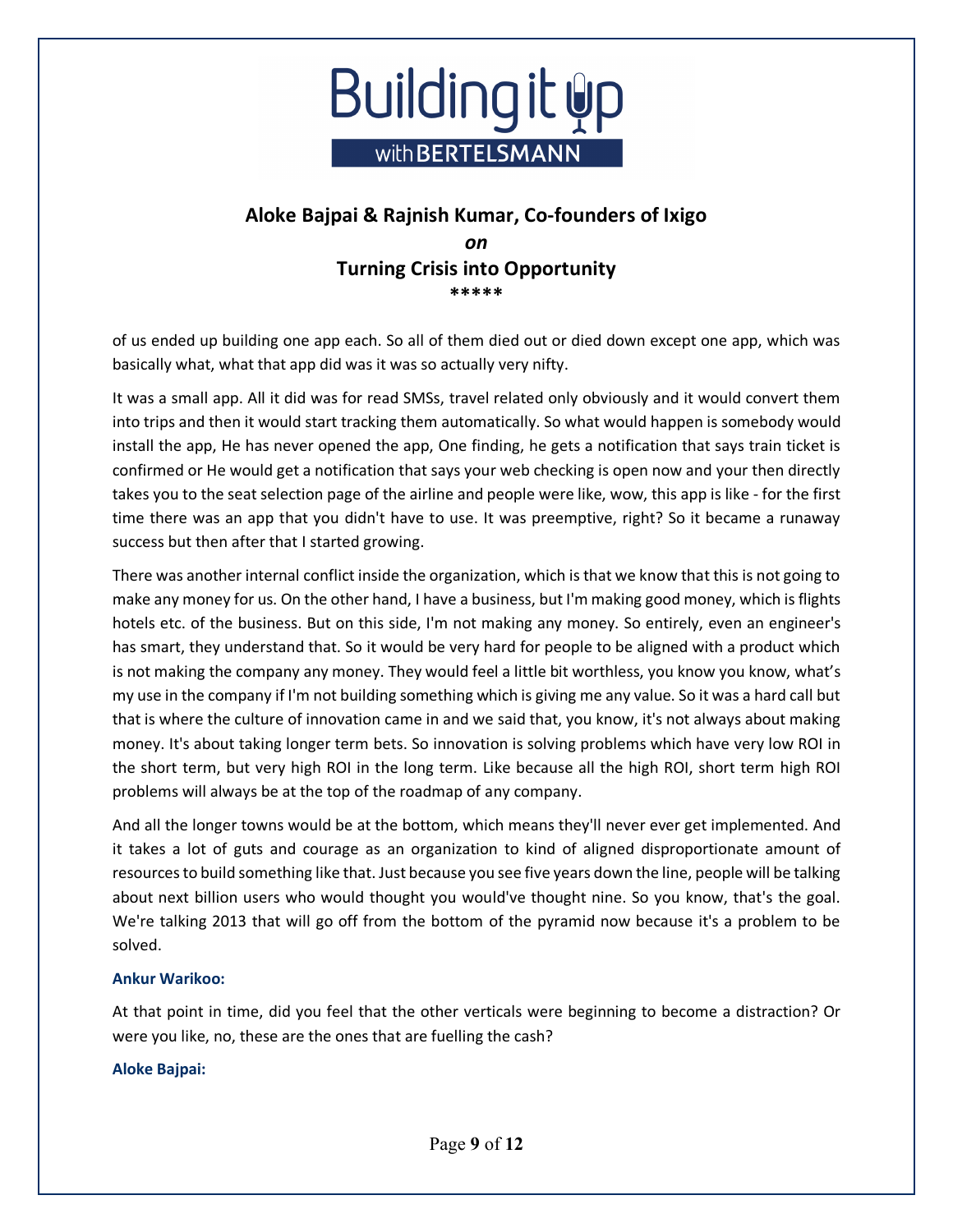

So for a while we were in this space where flights was driving most of our revenue whereas trains was driving most of our traffic growth and finding a balance between the two was a topic of constant debate saying where should we put our resources towards. But I think one thing both of us sort of fundamentally believed in was that flights was an opportunity where, you know, from a competition standpoint from a longterm growth standpoint though it was exciting, if you look at the number of flight passengers that would still be taking flights 10 years down the line and you compared it with trains, trains would stay be in order of magnitude bigger. And then you're like, can I solve for actually a larger set of users and then leverage that in the future to maybe even sell more flights?

### **Ankur Warikoo:**

In this entire journey of 12 years, you've clearly made some really hard calls. You've gone through hard times, you still are at it. And of course you're doing commendably well now, when you reflect back, are there moments where you personally felt like maybe game's over or like I, I then you don't have the courage.

At that point of time, and let's say this wasn't the early days but after you'd spent considerable time and you actually got to scale, because that's what I find fascinating about your study is you always, because of the nature of who you are and how you'd build things, always have customer love. It may not have translated into business. And that is when the rejections was. So you've got a product which is product market fit, meaning not have business market grade at that point in time. What did you tell yourself? Forget telling someone else. But how did you, the two of you or do you individually have those conversations?

### **Aloke Bajpai:**

I think you know, usually whenever you have a rejections, you know, when you pitch to a lot of investors. You know, that that thing in an entrepreneur is that you have to always get worried and, you know, work on the next one, right? Because I think it's an essential entrepreneurial quality that you don't get bogged down by the rejections and, and keep believing that, you know because all you need is one person to believe in you and, and things fall into place. But beyond the point in, and that's how you feel in the early days beyond the point in it just wasn't on believing in yourself. And that's, you know, I, I think it took us a decade to the landslide, but you know, even you know, as, as late as a year or two back, we've gone to those moments where you're like, is the game over or is that, is there the next big thing that's going to take us to the next orbit.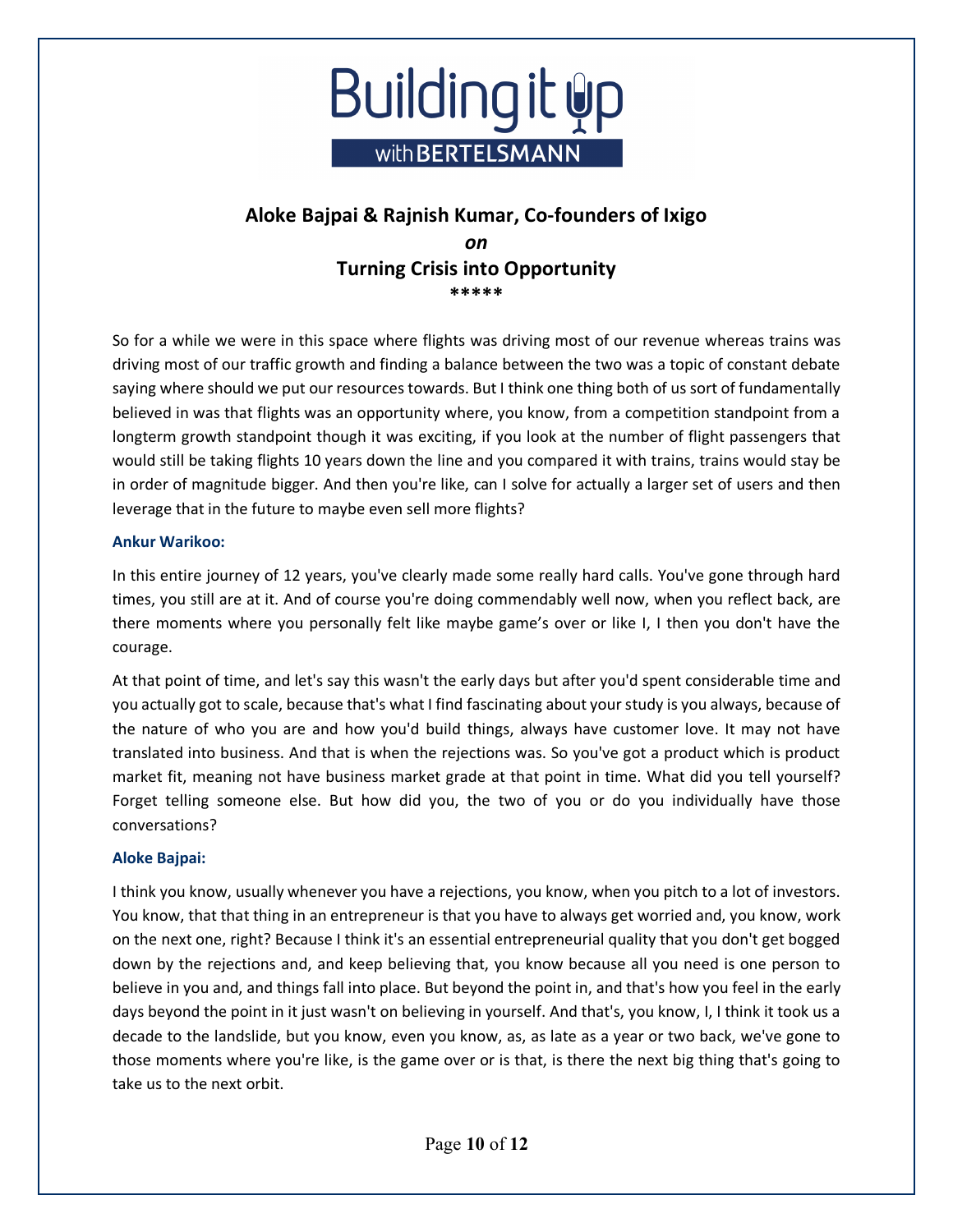

And every time when that happened, we've done the same thing. We've, we first of all gone and told the team that, look, we're struggling with this, right? We got to fix this. You know, is there a way we can grow faster? And usually, you know, the team has come on which side, ingenuous ideas you know, and, and, and that excites us back. We're like, wow. You know what I mean? It's like we could not have thought of all these things we can still do to drive even faster growth and not just survive, but thrive. Then you like, you know, why would I be thinking about all these? The next day you wake up and you're again fighting that battle again.

#### **Rajnish Kumar:**

In those tough times. We, sometimes when we look back, we feel that, you know, maybe we shouldn't have gone to people earlier asking for help rather than kind of just, you know, keeping it to ourselves because we were just surprised that the moment we opened up and we said this is the problem, people were like, Hey, yes, of course we're here to help. And they would solve a problem. And you know, in hindsight we always think we should kind of just.

#### **Ankur Warikoo**:

Fantastic. Great. You guys are working with now Chinese investors and then of course it is a very large company, of course the strategic one so at its right place. How have things changed considerably after?

### **Aloke Bajpai:**

So I think, look, we've been very lucky when it comes to investor than I think most of the time it took us longer and harder to raise around than we imagined it would. But every time we ended up finding you know, the highest quantity of investors so weather its Saif or Sequoia or Fosun, we think that you have the right level of support and the best people on the board to be honest - actually built companies from scratch to IPO and not just one but several over there. So my two cents on this will be you know, it doesn't matter where the capital really comes from, what boils down to the individual on the board and if your relationship with that individual and your ability to work with that individual to grow your business is there, you leverage the most part of it.

### **Rajnish Kumar:**

And, and one of the things which affects the relationship is obviously the trust. And you know, like we said, bad news needs to travel faster than good news. It works both upstream and downstream, so in both directions.

### **Ankur Warikoo:**